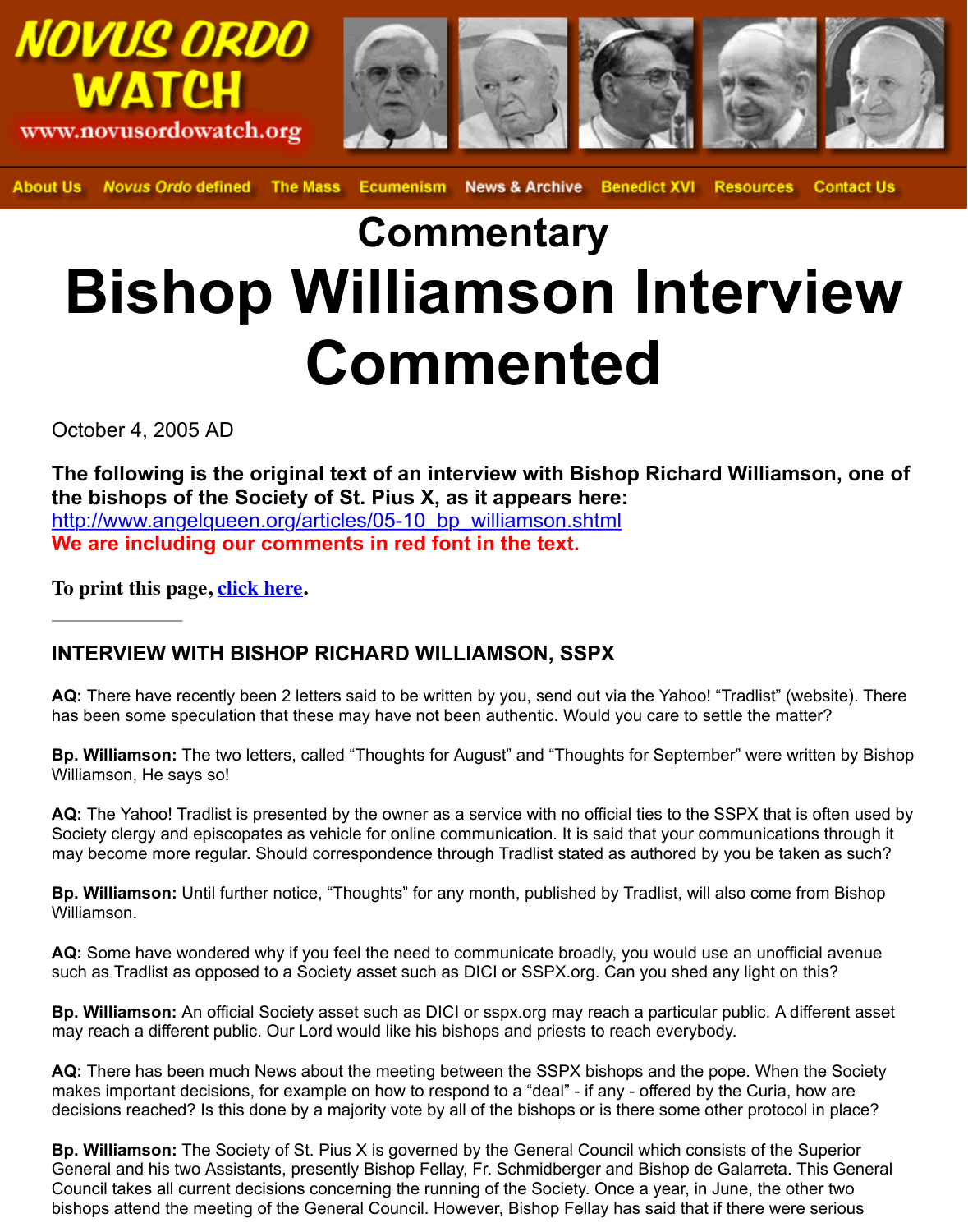AQ: If Rome were to declare that no permission was needed for the Tridentine Mass to be offered, do downside to such a situation?

**Bp. Williamson:** If Rome liberated the Tridentine Mass so as to allow any Catholic priest to say it, w ask anybody for permission, there would be a considerable upside. Grace, presently strangled by th Mass, could start flowing again in large quantities all over the Catholic world. Interesting. Can a true promulgate a rite of Mass that strangles grace? Can the Catholic Church have such a Mass? What the Church's indefectibility and infallibility? Can the Church no longer guarantee that her sacraments undefiled fountains of grace? Or does Bp. Williamson honestly mean to suggest that Paul VI never properly promulgated the New Mass? This idea is refuted here. In any case, when Bp. Williamson speaks ab "Tridentine Mass," he means the 1962 Roncalli Missal.

But there would also be a downside –the risk of some Catholics, presently enjoying the Tridentine M in the fullness of Catholic doctrine, going over to attending the Tridentine rite surrounded by Concilia practice, e.g. in centers of the Society of St. Peter. It is as wise to accept half a bottle of wine in place it is foolish to want half a bottle in place of a full bottle.

However, since many more Catholics going to the liberated Tridentine rite would be going from noth bottle than would be going from a full bottle to half a bottle, then it can be safely said that the Cathol whole would gain far more than it would l[ose from suc](http://www.traditionalmass.org/articles/article.php?id=19&catname=8)h a liberation of the Tridentine rite of Mass.

AQ: Society chapels are largely [self sufficient and in th](http://www.traditionalmass.org/articles/article.php?id=18&catname=6)e green financially. Is keeping control of SSP non-negotiable point as far as you're concerned?

**Bp. Williamson:** The Society of St Pius X has an enormous responsibility to Catholics all over the v generously supported it for the last 35 years. That responsibility would be betrayed by any action of permitting Society properties to fall under the control of powers that would be set on frustrating the very which those Catholics were so generous!

**AQ:** One of the main causes for the falling out between John Paul II and Archbishop Lefebvre was that the Archbishop wanted to ensure that the Society, both then and in the future, would not come under the bishops who would undermine its purpose. Would any "deal" with Rome be possible without the SSI assured that it will not be subject – now or in the future - to unfriendly or undesirable bishops?

**Bp. Williamson:** In Rome's present way of thinking and acting, Rome can only seek for an agreement Society which would enable it to put an end to the Society's resistance to what Rome has been doing waiting to do- ever since Vatican II, i.e. revolutionize the Catholic religion, and make it over into quite religion. As things stand now, for there to be an "agreement", either Rome – neo-modernist Rome – modernism, or the Society betrays its Catholicism, or half and half, etc. We pray to God that Rome r beg God that the Society may not betray. So the Society of St. Pius X has the Catholic Faith, but Ro Read that again: Rome does not have the Faith, Bp. Williamson says! But yet, Rome is the Holy See lose the Faith, which is, in fact, the bedrock of the Faith and the principle of unity and orthodoxy. Ha of Christ shifted from Rome to the SSPX? Or could it be that, since it is manifest that Rome does no maybe this Rome isn't occupied by Catholics? That is, could it be that the Holy See is occupied by in are not Catholics and so the Holy See is in fact vacant? That Ratzinger is *not* the legitimate bishop of Williamson cannot have it both ways: if Rome has lost the faith, either the Catholic Church can defe see in Rome only appears to be the Holy See and is not occupied by legitimate shepherds. But the cannot defect, for her indefectibility is dogma. Therefore, the only alternative is that Rome's shepher illegitimate.

AQ: Have you ever had any regrets that you became an ordained bishop in the Society of Saint Piu